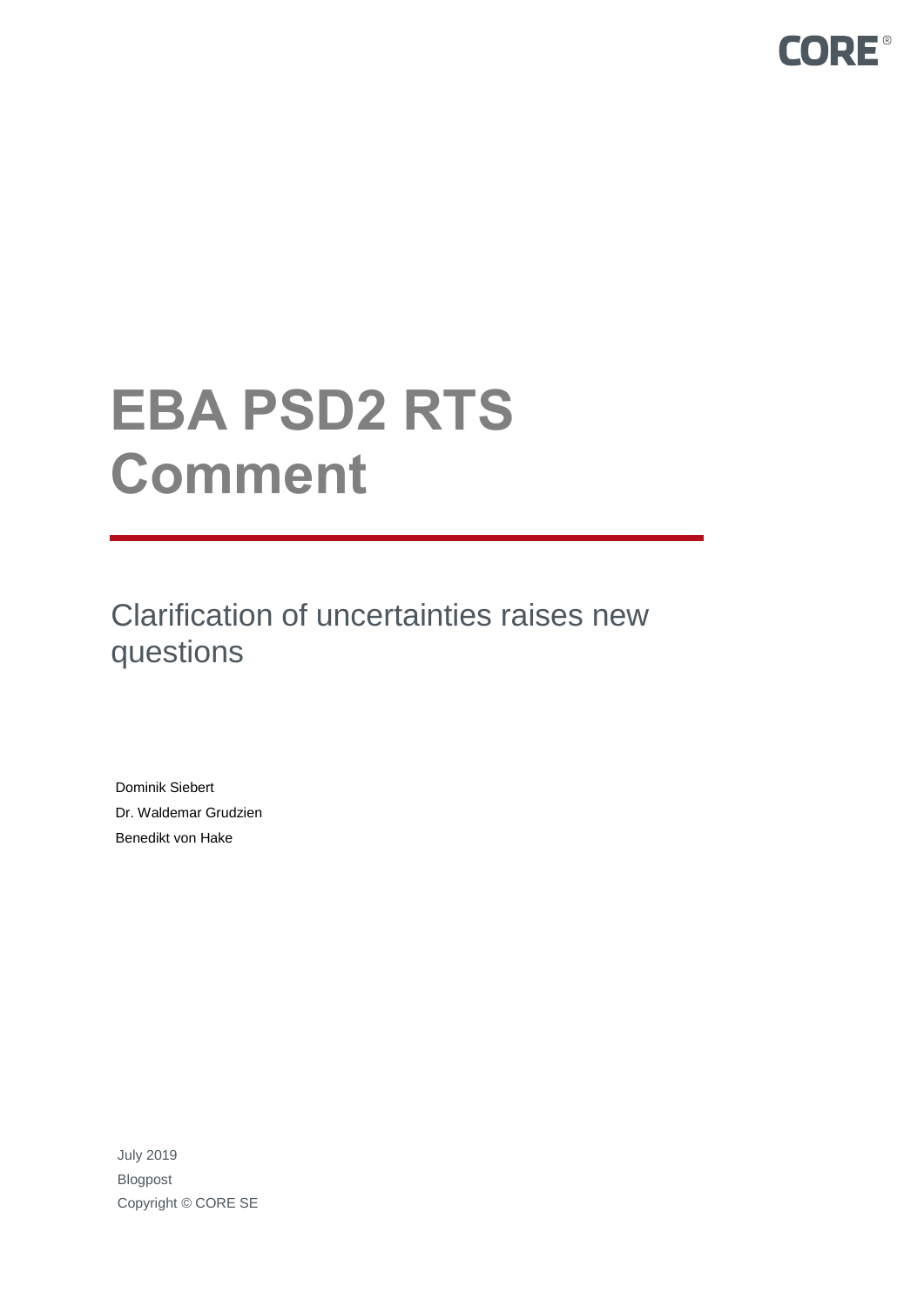# **Key facts**

- EBA publishes final position paper on Strong Customer Authentication (SCA) in the context of the PSD2 final RTS
- Numerous queries amongst affected parties reveal uncertainty about the interpretation of the RTS and, for the first time, the EBA granted the possibility of a transitional period for the implementation of the SCA requirements for both issuers and merchants
- Behaviour-based biometric features will be granted as authentication element, as long as quality of implementation is given – verification of said quality, however, is not specified
- Possible interpretation: Use of biometrics with 3-D Secure 2.0 as currently observable in the market, is incompliant with RTS
- Clarification from the EBA to be obtained swiftly; development of a PSD2 compliant industry standard in the midterm.

# **Background**

On September 14<sup>th</sup> 2019, the PSD2 will become applicable national law. The obligations of strong customer authentication under Article 97 of the PSD2, which are specified in the "Regulatory Technical Standards (RTS) on strong customer authentication and secure communication in cashless payment transactions" drawn up by the EBA, will thus also take effect.

During the iterative process of the RTS development, there were frequent queries and comments from market participants, which were reflected by the EBA in the course of the final report on the final RTS in February 2017. However, to date not all questions seem to have been conclusively clarified for those affected, as can be seen, for example, with the EuroCommerce trade association's letter to the EBA published at the beginning of June.

In response to the remaining uncertainties, the EBA published a further position paper, on June 21st 2019 - not even three months before the RTS came into force - which, according to its own statement, was final

# [\(https://eba.europa.eu/documents/10180/2622242/EBA+Opinion+on+SCA+elements+under+P](https://eba.europa.eu/documents/10180/2622242/EBA+Opinion+on+SCA+elements+under+PSD2+.pdf) [SD2+.pdf\)](https://eba.europa.eu/documents/10180/2622242/EBA+Opinion+on+SCA+elements+under+PSD2+.pdf).

As stated in the introduction of the document, this statement is primarily addressed to the national regulatory authorities (CAs), but is also intended to provide guidance for payment service providers (PSPs), payment systems and payment service users (PSUs), including merchants, in view of the prudential expectations involved.

The EBA divides its comments into "general" and "specific". The majority of the comments either answer very specific questions addressed to the EBA, or rather serve as a supplementary specification of individual RTS requirements which, however, do not affect the generally perceivable interpretation of the RTS in the market.

Nevertheless, some of the EBA comments are likely to correct at least some areas of the market participants' prevailing interpretation to date and will therefore be briefly explained below.

# **Unexpected EBA interpretations and their significance for the market**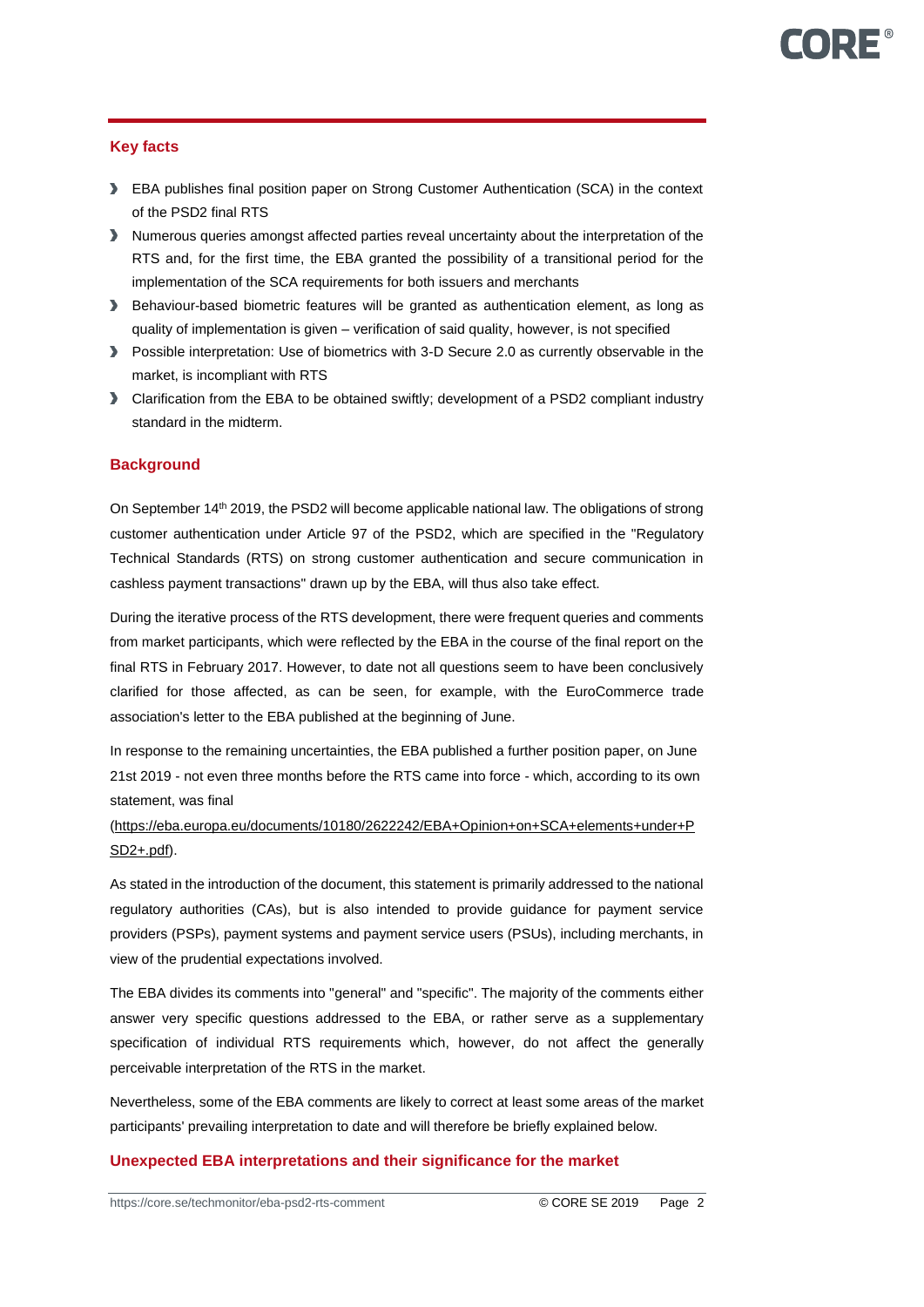#### **Article 13 and 14: EBA opens up the possibility of transition periods**

While even after the publication of the final RTS, a number of aspects were still under discussion on the market side, it has so far been quite undisputed that from 14 September 2019 onwards all market participants concerned will have to have implemented the RTS mandatorily, whereby noncompliance could potentially result in sanctions being imposed by the national authorities (CAs). According to the provisions of the PSD2, there was no scope for individual assessments.

Articles 12 and 14 of the EBA paper now recognise that, in exceptional cases, CAs may decide "to avoid unintended negative consequences for some payment service users" to allow limited additional time to implement SCA requirements. This flexibility of the supervisory authorities explicitly requires, however, that the PSPs<sup>1</sup> in question must draw up a migration plan, coordinate it with the CAs and implement it in accordance with the CAs' specifications. The CAs in return are required to monitor the implementation of these plans in order to ensure rapid compliance with the technical standards of the PSD2 and the EBA. This would also include the need for adequate communication with the PSUs.

Nontheless, the EBA notes in paragraph 15 that it will monitor the adequate use of these margins and, if necessary, take action in the event of non-compliance.

In summary, however, this EBA model can be considered ambivalent: The statement itself can be seen as a possible relief for PSPs that are unlikely to be able to comply with the initial forced timeline for RTS implementation, or rather it gives the supervisory authorities the opportunity to decide on further action depending on the situation. However, since the EBA explicitly refers to a "large number of queries" in this context, a possible interpretation would be that this would probably apply to more PSPs than currently communicated. The fact that the European Trade Association EuroCommerce warned Adam Farkas, Executive Director of EBA, in an urgent letter at the beginning of June that the retail industry was not yet far enough with the implementation of the SCA requirements and that fatal consequences for retail and consumer confidence were to be expected, further illustrates this. In the letter, EuroCommerce explicitly calls for precisely this transitional period that is now granted. It remains to be seen, however, to what extent the new scope will actually be exploited.

#### **Article 18 – 20: Use of Inherence Authentication Factors**

In accordance with Article 4 (30) of the PSD2 , strong customer authentication (SCA) requires at least two elements from the three categories: Knowledge (something that only the user knows), possession (something that only the user possesses) or inherence (something that the user is), which are independent of each other insofar as the non-fulfilment of one criterion does not call into question the reliability of the others.

In Article 18-20 of the Paper, the EBA now specifies the applicability of inherence authentication factors: On the one hand, the EBA clearly states that in addition to physiological also behaviourbased biometric features such as, for example, keyboard touch dynamics can be used as

 $\overline{a}$ 

<sup>1</sup> PSPs as defined by RTS include both payment service providers in the classic sense as well issuers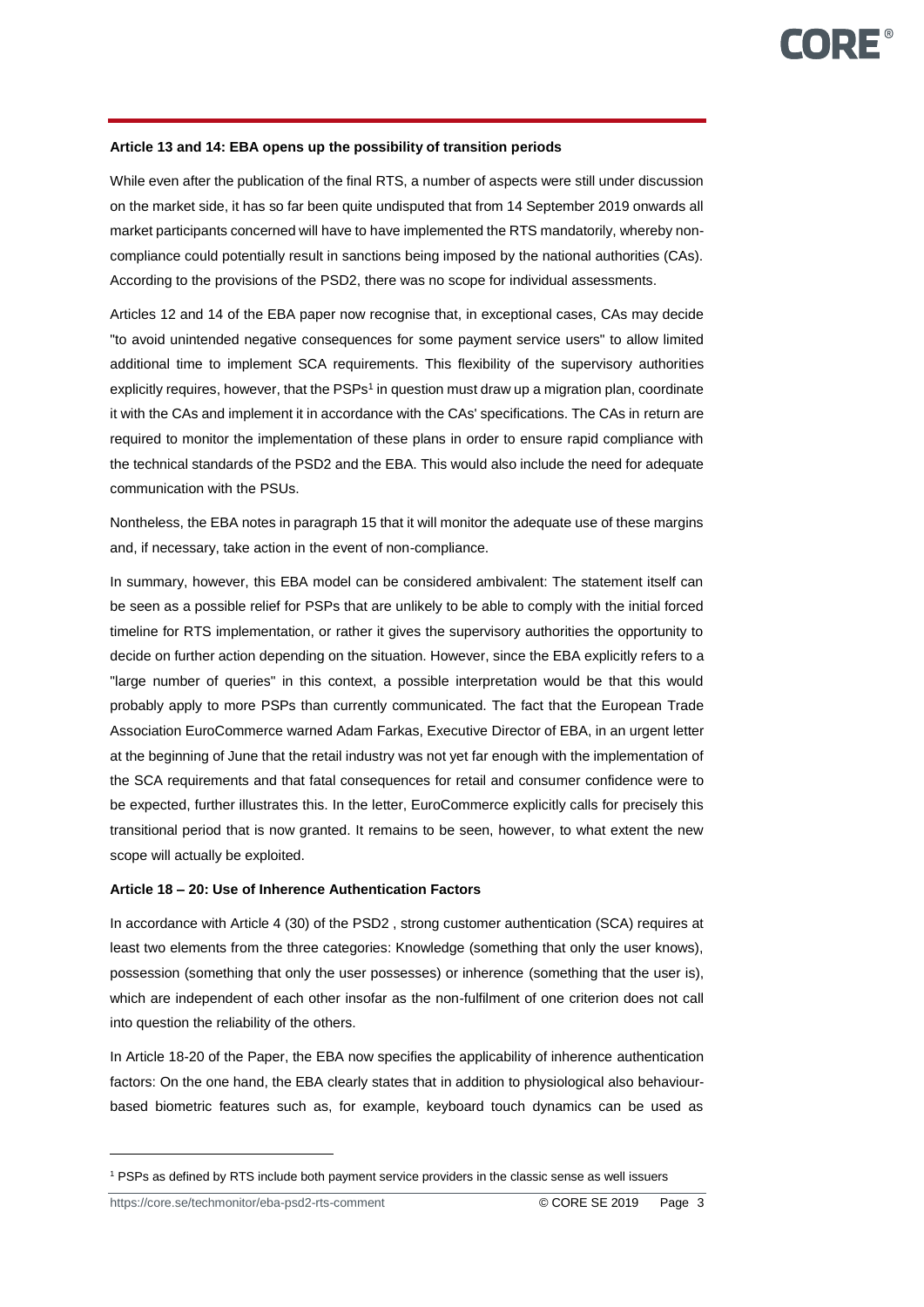authentication factors, which contradicts many previously prevailing interpretations of the RTS. Furthermore, with reference to Article 8 of the RTS, it is relativized that it is not the factor itself, but the (quality of) implementation that determines the applicability for strong customer authentication, i.e. from the perspective of the EBA, no biometric feature per se is excluded, as long as the implementation ensures a "*very low probability of an unauthorized party being authenticated as the payer*". However, the extent to which such a quality can and must be validated is not further specified. Thus, the EBA's comments open up a subsequent discussion, since, for example, in contrast to PIN Pads, biometric authentication systems within the finance industry have no regulated approval procedures. Nevertheless, the EBA's statements are to be welcomed, as they open up biometrics to the large field of technical supervision that it needs in order to enforce market standards and establish biometrics for transactions as well. These market standards should be developed by the industries affected and a rapid accreditation in cooperation with the EBA should be secured.

EBA's classification of the usability of inherence factors can be interpreted as technically liberal and pro-competitive, not least because EBA itself notes in paragraph 18 that biometrics has the most "*innovative"*' and "*dynamic*" market environment in terms of the technical potential for secure customer authentication. Since, due to the large range of RTS requirements, most issuers have only focused on minimally invasive implementation so far, innovative solutions that exploit this potential are unlikely to be found in mass use soon.

#### **Article 21 – 23: Inherence with 3-D Secure 2.0**

Driven by Visa, Mastercard and Co, cardholder authentication via 3-D Secure 2.0 is increasingly becoming the market standard in card-based payment transactions, whereby in the prevailing market perception the procedure fully covers the SCA requirements of PSD2 [\(https://core.se/de/techmonitor/sicherheit-im-kartenbasierten-zahlungsverkehr\).](https://core.se/de/techmonitor/sicherheit-im-kartenbasierten-zahlungsverkehr).) EMVCo, the

| Non-exhaustive list of possible inherence elements                                                           | <b>CORE</b>                                             |
|--------------------------------------------------------------------------------------------------------------|---------------------------------------------------------|
| Element                                                                                                      | <b>Compliant with SCA?*</b>                             |
| Fingerprint scanning                                                                                         | Yes                                                     |
| Voice recognition                                                                                            | Yes                                                     |
| Vein recognition                                                                                             | Yes                                                     |
| Hand and face geometry                                                                                       | Yes                                                     |
| Retina and iris scanning                                                                                     | Yes                                                     |
| Keystroke dynamics                                                                                           | Yes                                                     |
| Heart rate or other body movement pattern identifying that the<br>PSU is the PSU (e.g. for wearable devices) | Yes                                                     |
| The angle at which the device is held                                                                        | Yes                                                     |
| Information transmitted using a communication protocol, such as<br>EMV <sup>®</sup> 3-D Secure               | No (for approaches currently observed<br>in the market) |
| Memorised swiping path                                                                                       | <b>No</b>                                               |

Figure 1: Overview of potential inherence elements according to EBA Position Paper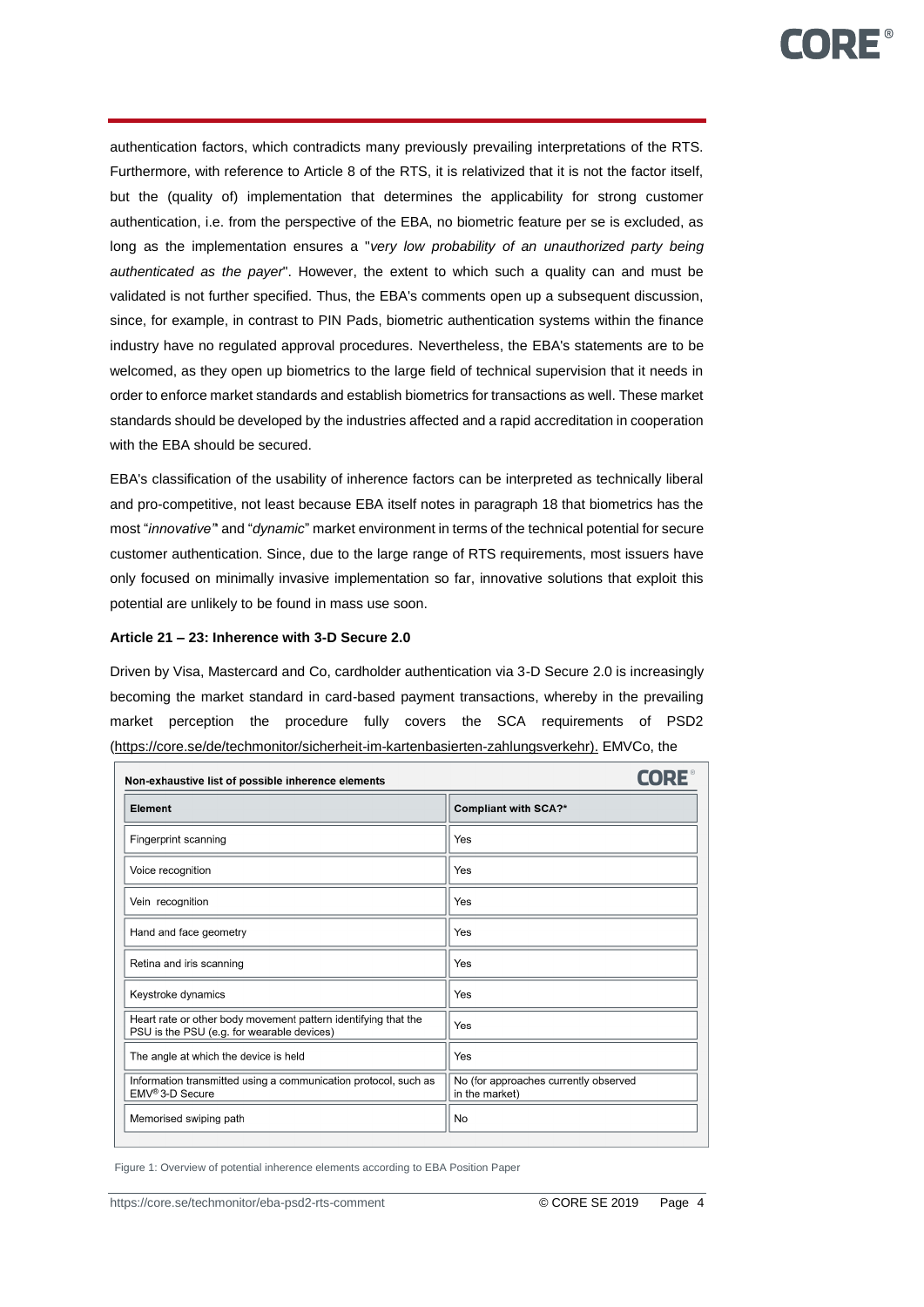originator of the 3-D Secure Protocol, emphasizes that this new version is in particularily intended to simplify the integration of biometric procedures for cardholder authentication.

Consequently, it is surprising that the EBA has classified the currently in the market observable implementations for the use of biometrics in the context of 3-D Secure as not meeting the formulated requirements of an inheritance factor. The reason given for this is that the data points used for biometric authentication themselves (e.g. fingerprints) are not part of the protocol, with reference being made to Article 8 of the RTS. This means that in order to use an inherence authentication factor, it must be ensured that the respective terminal device and the associated software must be resistant to unauthorised use of this inherence factor for authentication even if it is accessed. This refers indirectly to the necessity of "template protection", which has been discussed in expert circles for some time (cf. [https://core.se/publications/blog-posts/default-title-](https://core.se/publications/blog-posts/default-title-1)[1\)](https://core.se/publications/blog-posts/default-title-1). However, the EBA does not further elaborate on this point.

It seems that the EBA could see Article 8 of the RTS as potentially violated, since the biometric factor of the established biometric functions of smartphones and tablets (TouchID, FaceID, etc.) can be overridden or re-initialized when the respective device PIN is accessed.

Currently, however, these solutions are advancing to best practice for the implementation of 3-D Secure 2.0: The user receives a push notification in the transaction flow on an app previously bound to the device (possession factor), opens it via TouchID/FaceID (supposed inheritance factor) and only has to release the transaction in the app itself. Since the latter authentication factor is not permitted as such, in accordance with the EBA paper, a static password (knowledge factor) would have to be added in order to comply with the minimum requirements for a SCA.

If this interpretation of the EBA paper actually corresponds to the regulatory perspective, this will probably require a reassessment of the situation for card schemes such as Mastercard and Visa, 3-D Secure Providers and Card Issuers. Moreover, various other banks and payment transaction participants would also be affected, as many implementations of 2-factor authentication (e.g. for e-banking access) are designed similarly.

# **Conclusion**

The EBA's statements allow conclusions to be drawn in various dimensions about the current market situation and future development:

For one, the facts that there were numerous queries, that bank and commercial representatives repeatedly asked for additional time to implement the obligations, and that the EBA published this interpretation paper less than three months before the RTS comes into force, make it clear that some of the parties affected by the RTS have not yet built up the necessary expertise in many areas to adequately implement the demanded requirements. The fact that these questions will not be discussed until more than two years after the publication of the final RTS suggests that the market has partially addressed the challenges from the PSD2 too late. Moreover, it seems that the competitive potential of SCA implementations has not yet been fully anticipated by the market [\(https://core.se/techmonitor/security-in-card-based-payment\)](https://core.se/techmonitor/security-in-card-based-payment). Issuers and PSPs should therefore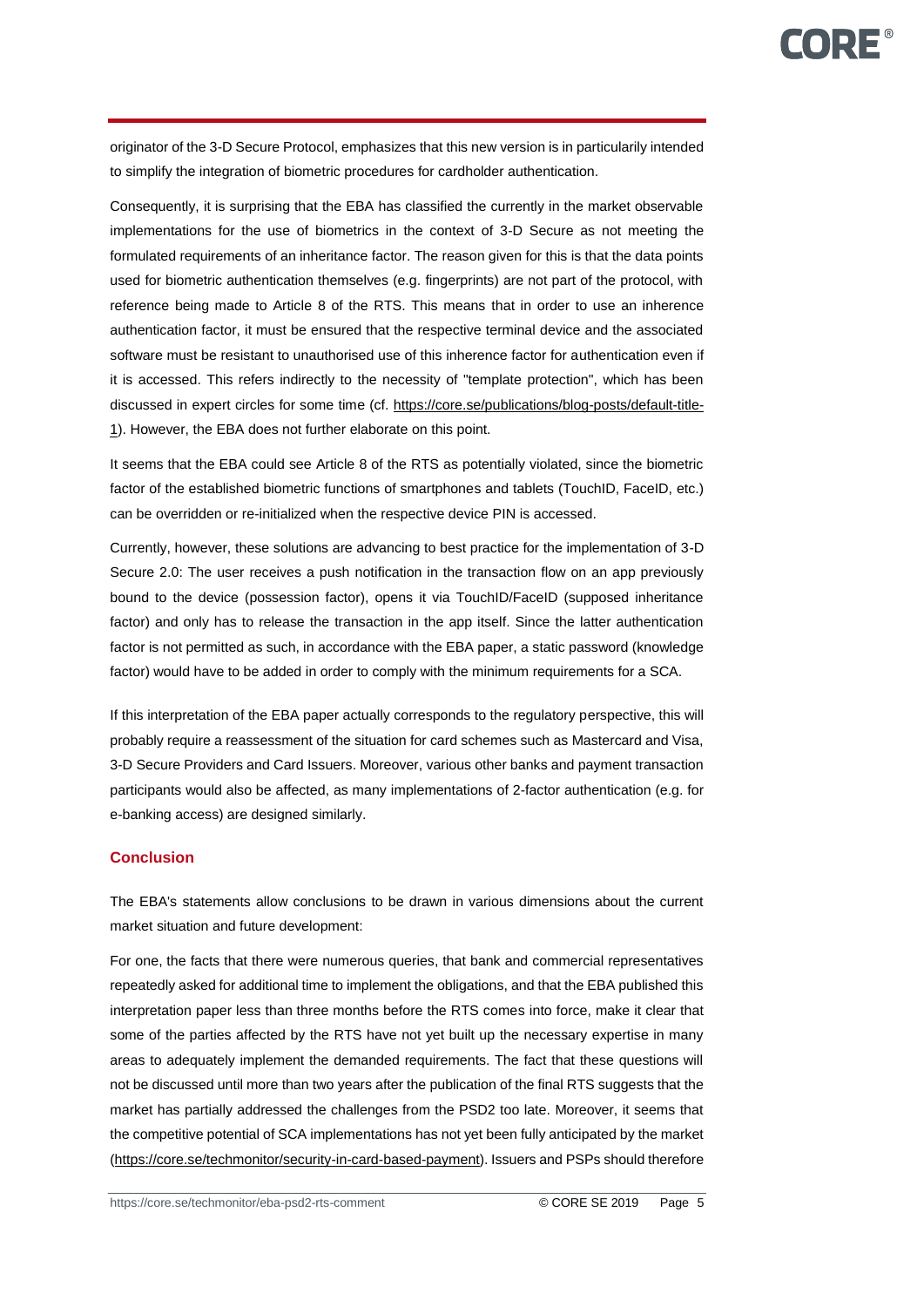be urged all the more to devote the necessary attention to the subject of SCA and to establish conventional solutions not only in accordance with the regulator's minimum requirements, but also proactively and in a way that shapes the market - e.g. through the use of biometrics now explicitly envisaged by EBA.

However, in particular the EBA classification of 3-D Secure 2.0 as inherence in particular still allows for different interpretations and could therefore still cause some tensions in the market. In spite of, or precisely because of the EBA's statements, some of which cannot be interpreted in a one-to-one way, a discussion is opened on the use of biometrics in banking, which is fundamentally positive and was possibly even intended by the EBA.

Although the EBA affirms in paragraph 11, that, beyond the existing Q&A process, it does not wish to publish any further remarks of this kind before the RTS comes into force, it is now necessary for all parties concerned to engage in the discussion and demand short-term clarity from the EBA, particularly in view of the timely effectiveness of the RTS. In the dynamic environment of biometrics in particular, it seems necessary to establish general market standards and corresponding approval and testing procedures for biometric authentication solutions in order to create clear framework conditions and thereby enable the widespread use and consequently the exploitation of the security potential of these technologies.

# **Sources**

- **1. EBA Comment on Strong Customer Authentication under PSD2** [https://eba.europa.eu/documents/10180/2622242/EBA+Opinion+on+SCA+elements+under+](https://eba.europa.eu/documents/10180/2622242/EBA+Opinion+on+SCA+elements+under+PSD2+.pdf) [PSD2+.pdf](https://eba.europa.eu/documents/10180/2622242/EBA+Opinion+on+SCA+elements+under+PSD2+.pdf)
- **2. Final EBA Report on the RTS Draft** https://eba.europa.eu/documents/10180/1761863/Final+draft+RTS+on+SCA+and+CSC+un der+PSD2+%28EBA-RTS-2017-02%29.pdf
- **3. Letter from the EuroCommerce trade association to the EBA**  <https://www.bargeldlosblog.de/4773-2/>
- **4. Figure 1: Overview of potential inherence elements according to EBA Position Paper** CORE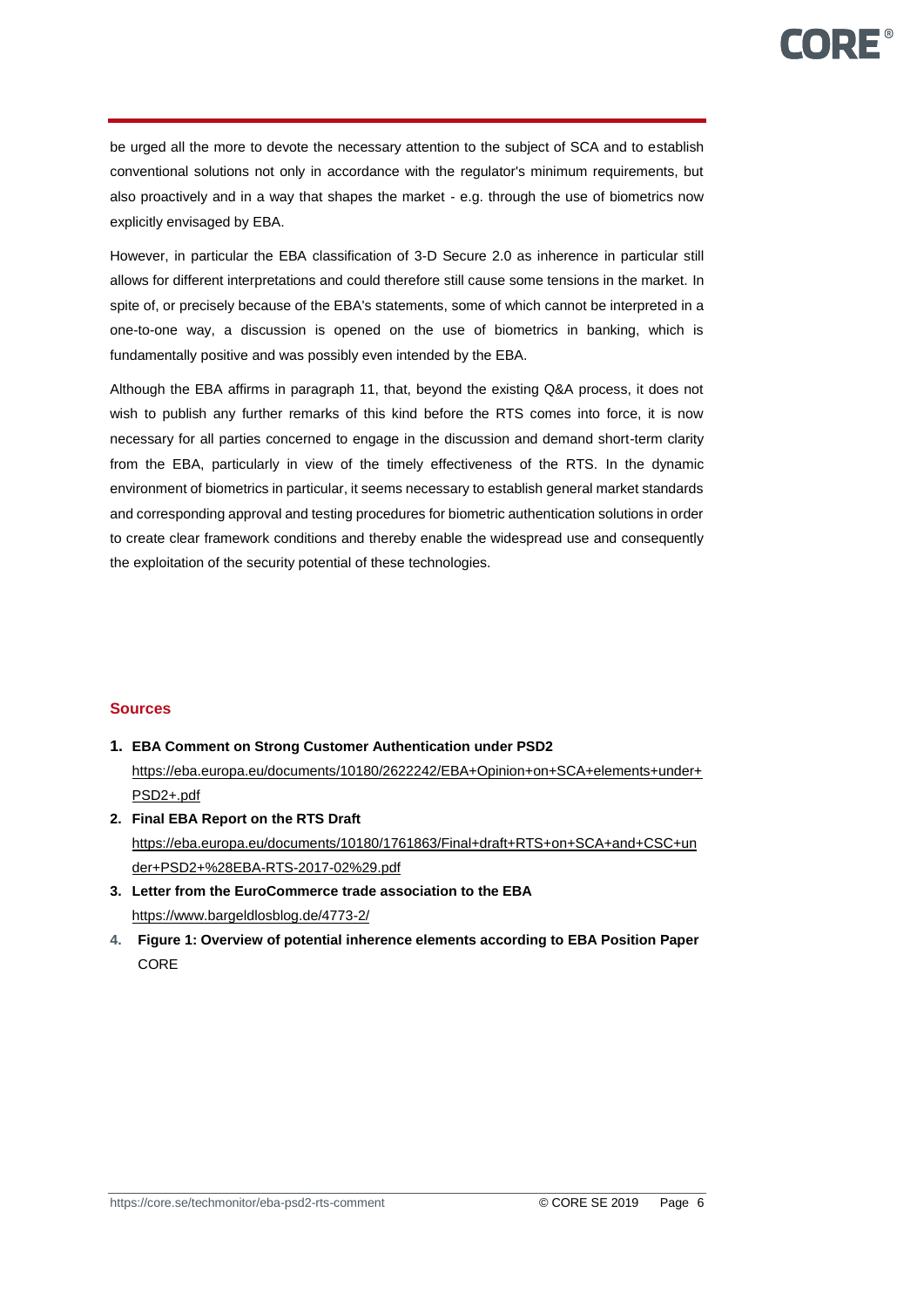# **CORE®**



**Dominik Siebert** is an Expert Director at CORE and looks back on a wealth of experience in the financial industry with complex transformation projects, from strategic conception to implementation control. At CORE, Dominik focuses on projects for the development and strategic positioning of digital payment solutions.

**Mail: dominik.siebert@core.se**



**Benedikt von Hake** is Transformation Manager at CORE. As a graduate economist with an international degree, he gained his first professional experience in the development of a digital sales platform. At CORE, Benedikt uses his knowledge to support the banking and payment industry in complex IT transformations, especially in the areas of platform IT and innovative payment systems.

**Mail: benedikt.hake@core.se**



**Dr. Waldemar Grudzien** is a Expert Director at CORE and focused on the security regulations of the financial industry and their technological effects on IT infrastructures. During his work at a national federation of the financial industries he was a specialist for retail banking and banking technologies. He graduated in electrical engineering at the TU Berlin.

**Mail: waldemar.grudzien@core.se**